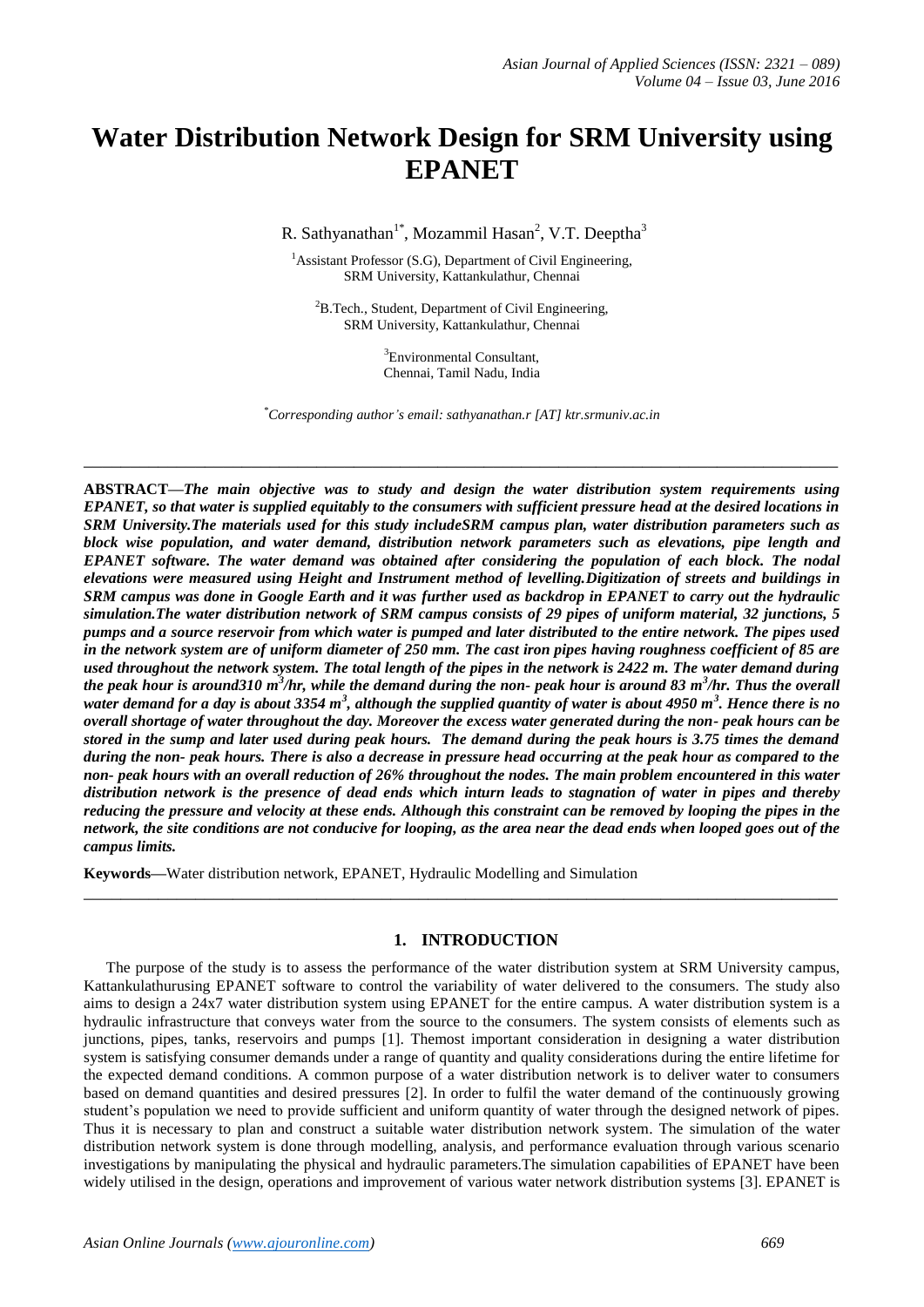a computer program that performs extended period simulation of hydraulic and water quality behaviour within pressurized pipe networks. EPANET tracks the flow of water in each pipe, the pressure at each node, the height of water in each tank, and the concentration of a chemical species throughout the network during a simulation period comprised of multiple time steps. The hydraulic analysis and simulation of water distribution system are prior steps that need to be accomplished before conducting water quality simulation[4].

## *1.1 Study Area*

The project site is SRM University campus situated at Kattankulathur, Chennai. The SRM University (Kattankulathur) is 40 km from Chennai city on NH 45, and around 20 km from Chennai Airport. The campus is spread across 250 acres of land with ample greenery. This campus has a network of 30 blocks for academic and administrative activities with a built up area of over  $150000 \text{ m}^2$ .



**Figure 1:**SRM University, Kattankulathur campus plan

# **2.METHODOLOGY**

### *2.1 Materials*

The materials used include SRM campus plan, water distribution parameters such as block wise population, and water demand, distribution network parameters such as node elevations, and pipe length and EPANET software.

# *2.2 Levelling Work*

Reduced levels (R.L) were calculated by the Height of Instrument method. Using these reduced levels the elevation at each node was determined.The spot heights of the distribution nodal points were carried out relative to the bench mark by dumpy level.

## *2.3 Block wise Population Data and Water Demand Calculation*

The block wise population data was collected and the water demand for each building was arrived based onIS code 1172:1993. The water consumption for each building in terms of litres per head per day is as follows[5]:

- Hostel 135 l/h/d
- College 45 l/h/d
- Office 45 l/h/d
- Auditorium 15 l/h/d
- Hospital 450 l/h/d

The product of population of each block with that of per capita demand gives the water demand for that respective building.Thewater demand calculated for each building was specified in the nodes which were located in front of the respective buildings as shown in Table 2.1.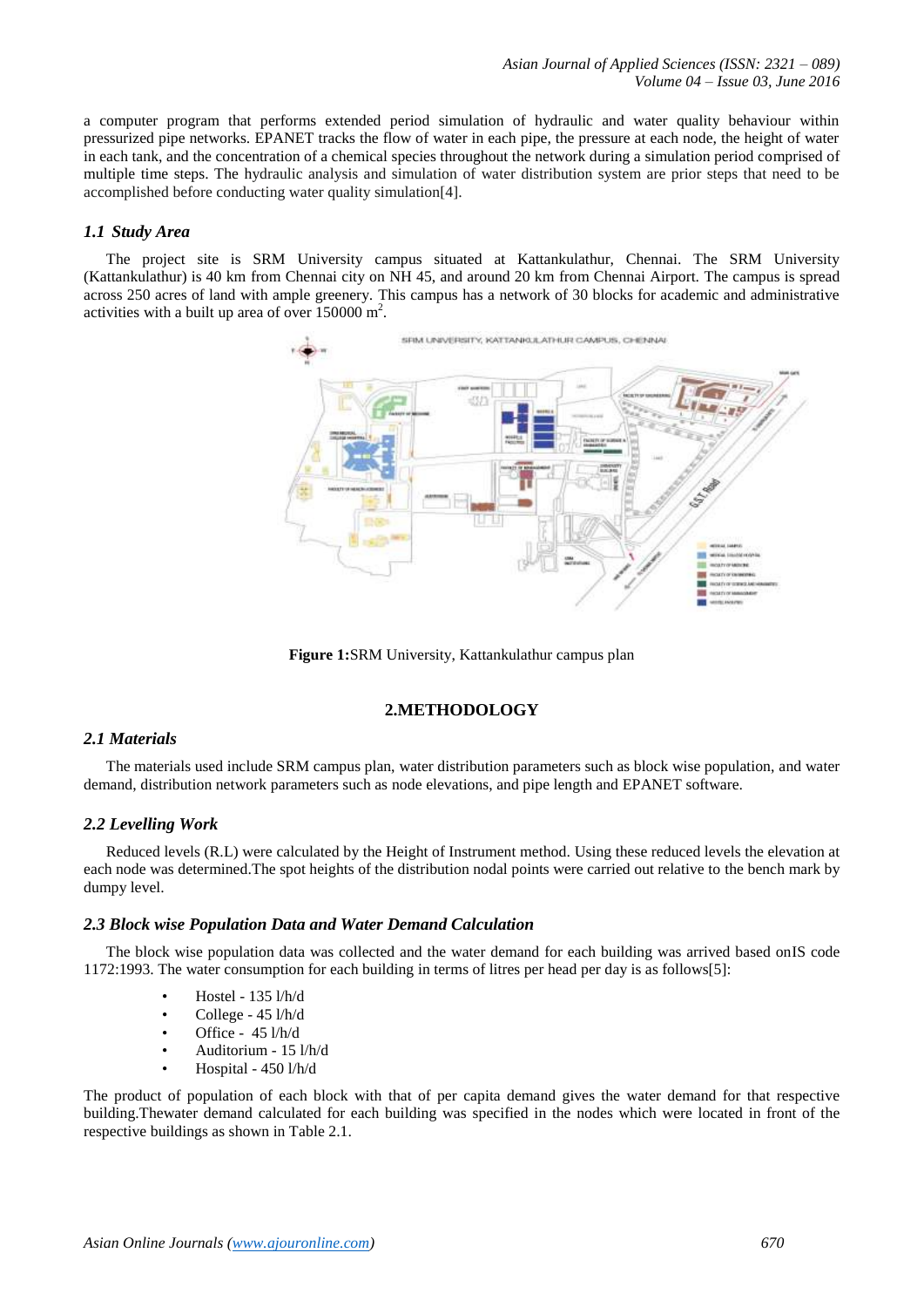| <b>Building</b>         | <b>Water Demand (CMH)</b> |
|-------------------------|---------------------------|
| University building     | 28.81                     |
| Hotel management block  | 05.63                     |
| Meenakshi hostel        | 01.69                     |
| Paari block             | 05.35                     |
| Kaari block             | 05.26                     |
| Oori block              | 05.31                     |
| Adhiyaman block         | 05.47                     |
| NRI block               | 03.02                     |
| Agasthiyar block        | 00.81                     |
| Sannasi block           | 02.95                     |
| Began hostel            | 01.23                     |
| Malligai                | 03.07                     |
| Thamarai                | 03.09                     |
| Mullai                  | 03.04                     |
| Monranjitham            | 03.90                     |
| Kurunji                 | 01.52                     |
| Senbagam                | 02.79                     |
| <b>Staff Quarter A</b>  | 01.45                     |
| <b>Staff Quarter B</b>  | 02.03                     |
| Chemistry lab           | 00.90                     |
| <b>Biotech block</b>    | 06.75                     |
| Architecture block      | 04.50                     |
| MBA block               | 06.75                     |
| Tech park               | 25.21                     |
| Auditorium              | 02.50                     |
| Dental block            | 04.05                     |
| Medical collage         | 01.50                     |
| SRM hospital            | 05.63                     |
| Basic engineering block | 09.00                     |
| PF hostel               | 05.49                     |

**Table 2.1:**Water demand for each building

\*CMH- cubic metres per hour

# *2.4 SRM Campus Digitization in Google Earth*

The digitization of streets and buildings in SRM campus was done in Google Earth and it was further used as a backdrop in EPANET to carry out the hydraulic simulation as shown in Figure 2.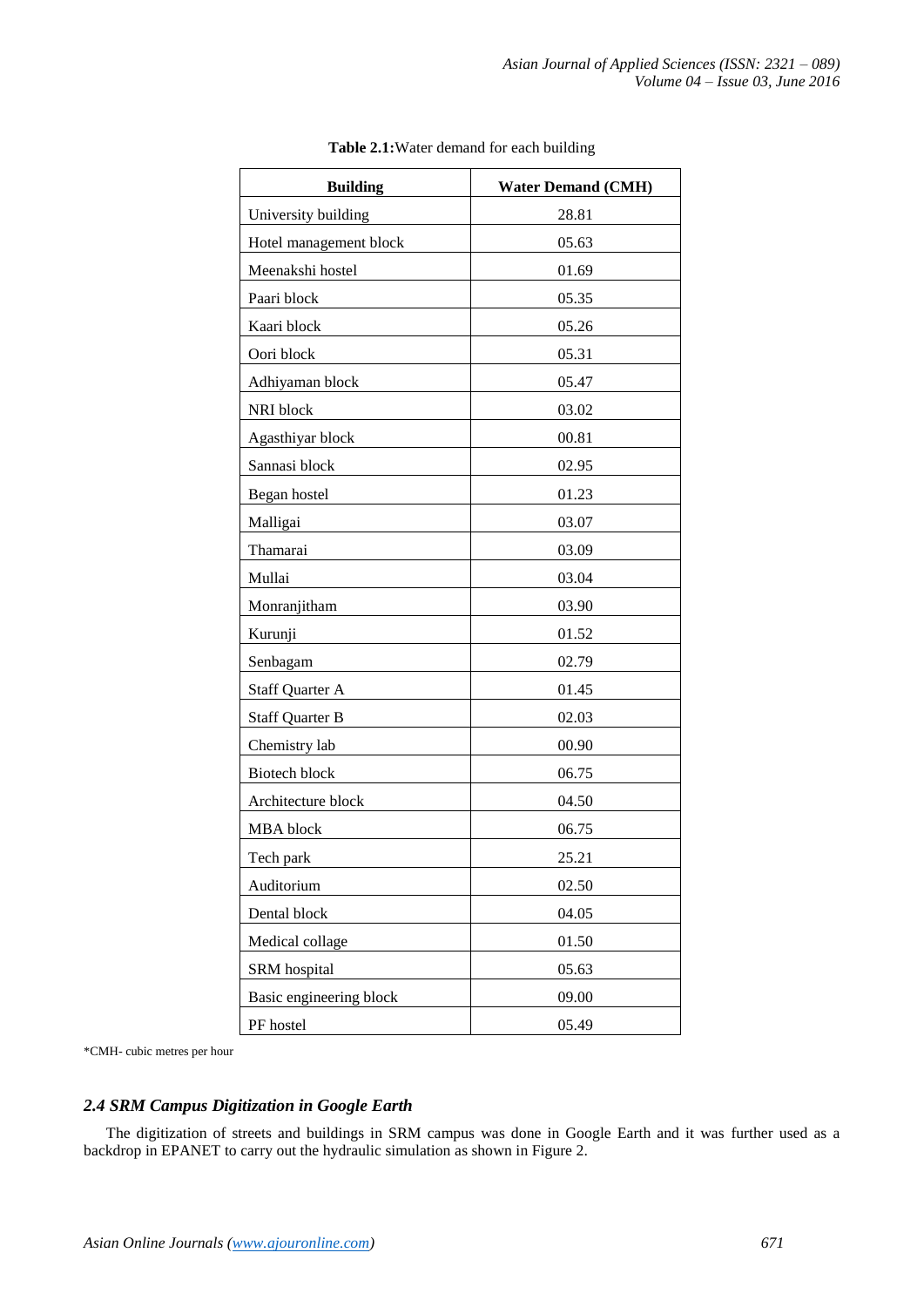*Asian Journal of Applied Sciences (ISSN: 2321 – 089) Volume 04 – Issue 03, June 2016*



**Figure 2:**Digitization of SRM campus in google earth

#### *2.5Hydraulic Modelling and Simulation*

The shape files of the facilities, pipeline drawings and system boundaries for the entire campus isopened in QGIS 2.8.7. The \*.shp file is converted to bitmap image (.bmp) file. Finally this .bmp file is used as a backdrop in EPANET software.This allows us to assign prefixes to the junctions and pipes and obtain a working model of the system in EPANET. Now the pipe network layout and distribution is drawn. The junctions are created in front of each building with their respective base demand. These junctions are joined together with pipes of varying length. The length of the pipe lines between the nodes are arrived from Google earth and incorporated in EPANET. The pumps are also used in the network system to meet the required water demand with sufficient pressure head.

After a working model of the system is generated in EPANET, the next step is to assign water demand and elevation to the different nodes along with pipe characteristics such as pipe length, pipe diameter and roughness coefficients to the respective pipes. The process of modelling a network using EPANET involves input of the parameters or variables that most closely describe the operation of the actual system. These parameters include the shape of the tank and the pump curve which describes the operation of the pump. The hydraulic simulation is done for a period of 24 hours with time step of 3 hours each. The peak water demand occurs twice a day, from 6–9am and 6–9pm,and is particularly pronounced in the college hostels.

Following are the steps carried out to model water distribution network using EPANET [6].

- a) Draw a network representation of distribution system or import a basic description ofthe network.
- b) Edit the properties of the objects that make up the system. It includes editing the properties and entering required data in various objects like reservoir, pipes, nodes and junctions.
- c) Describe how the system is operated.
- d) Select a set of analysis option.
- e) Run a hydraulic/water quality analysis.
- f) View the results of the analysis.

#### **3. FINDINGS/ RESULTS**

During the simulation, changes in selected parameters such as flow, velocity, head and water pressure at various nodes at each hour were observed. The water distribution network of SRM campus consists of 29 pipes of uniform material, 32 junctions, 5 pumps and 1 source reservoir from which water is pumped and later distributed to the entire network. The pipes used in the network systemare of uniform diameter of 250mm. The cast iron pipes having roughness coefficient of 85 are used throughout the network system.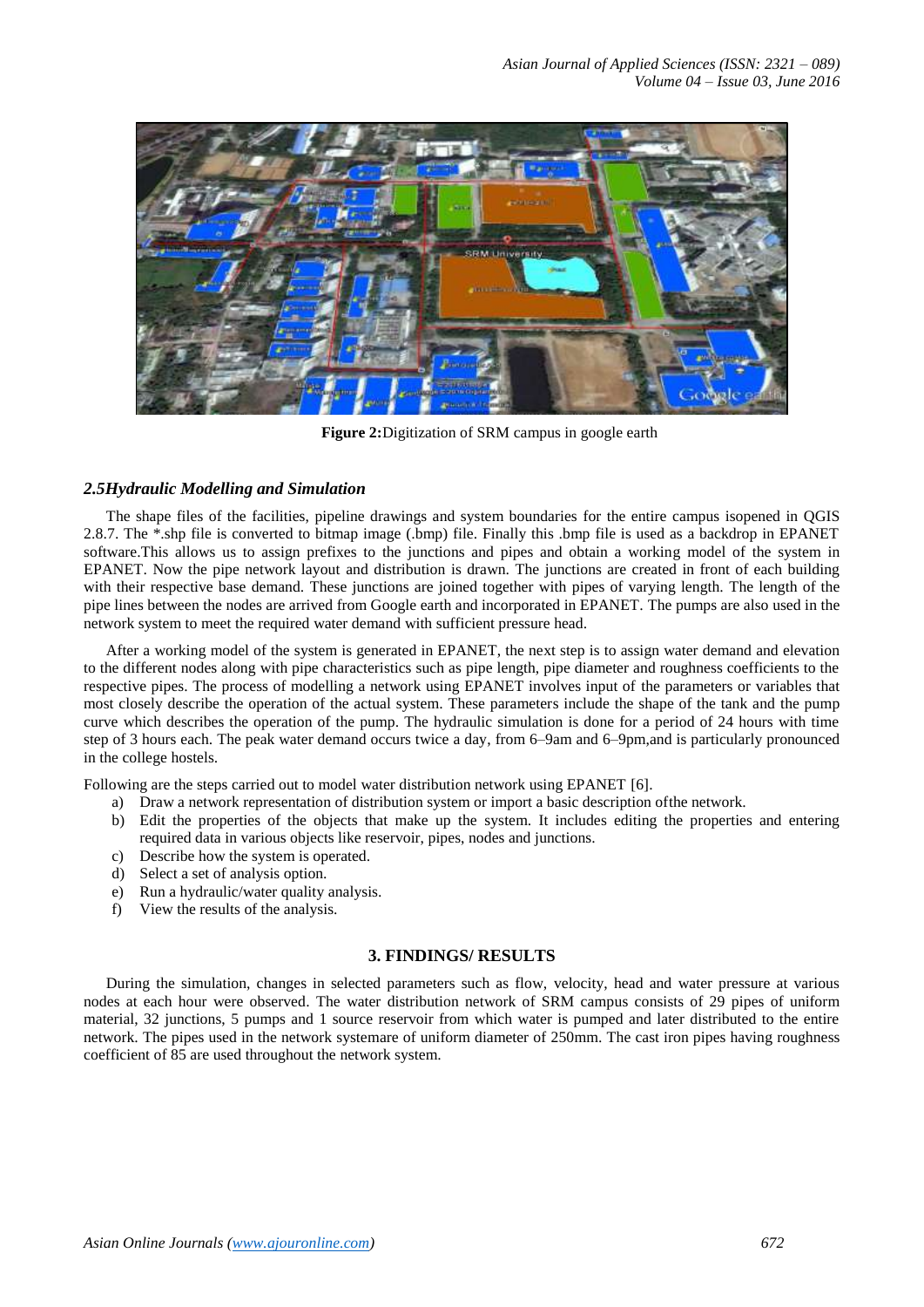

**Figure 3**: SRM campus water distribution network

The water demand during the peak hours is 310 m<sup>3</sup>/hr, while the demand during the non-peak hours is 83 m<sup>3</sup>/hr. Thus the total water demand for one day is 3354  $m^3$ , whereas the supplied quantity of water is about 4950  $m^3$ . Hence there is no overall shortage of water throughout the day. Moreover the excess water can be stored in the sump and later used during peak hours wherever necessary. The demand during the peak hours is 3.75 times the demand during the non- peak hours. Further the simulation results shows that the supply as well as the demand during the 9<sup>th</sup> hour i.e. at 9 am is exactly the same. The major variation in demand takes place at the nodes that lie in front of the University building and the Tech Park. This is attributed to the large student population in these 15 storey buildings. There is also a decrease in pressure head occurring at the peak hour as compared to the non-peak hours with an overall reduction of 26% throughout the nodes.

#### *3.1 Junction Report*

Junctions are points in the network where links join together and where water enters or leaves the network.The basic input data required for junctions are elevation above a reference elevation and water demand. The output results computed for junctions are hydraulic head and pressure [4].

The junction report for the  $7<sup>th</sup>$  hour of simulation, which is part of the peak water demand hour, i.e.6–9am, is shown in Table 3.1.

| <b>Node ID</b> | <b>Elevation</b><br>(m) | <b>Base</b><br>Demand<br>(CMH) | <b>Demand</b><br>(CMH) | <b>Pressure</b><br>(m) |
|----------------|-------------------------|--------------------------------|------------------------|------------------------|
| Junc 2         | 10                      | 0                              | 0                      | 15.54                  |
| Junc 3         | 9.86                    | 34.52                          | 51.78                  | 13.48                  |
| Junc 4         | 9.844                   | 34.52                          | 51.78                  | 12.11                  |
| Junc 5         | 9.818                   | 9.08                           | 13.62                  | 12.13                  |
| Junc $6$       | 9.8                     | 9.08                           | 13.62                  | 12.15                  |
| Junc 7         | 9.796                   | 1.25                           | 1.88                   | 12.73                  |
| Junc 8         | 9.793                   | 5.68                           | 8.52                   | 19.43                  |
| Junc 9         | 9.781                   | 5.68                           | 8.52                   | 20.6                   |
| Junc $10$      | 9.777                   | 1.6                            | 2.4                    | 20.6                   |
| Junc 11        | 9.836                   | 1.7                            | 2.55                   | 18.78                  |

**Table 3.1:**Network Table – Nodes Result at 7:00 Hrs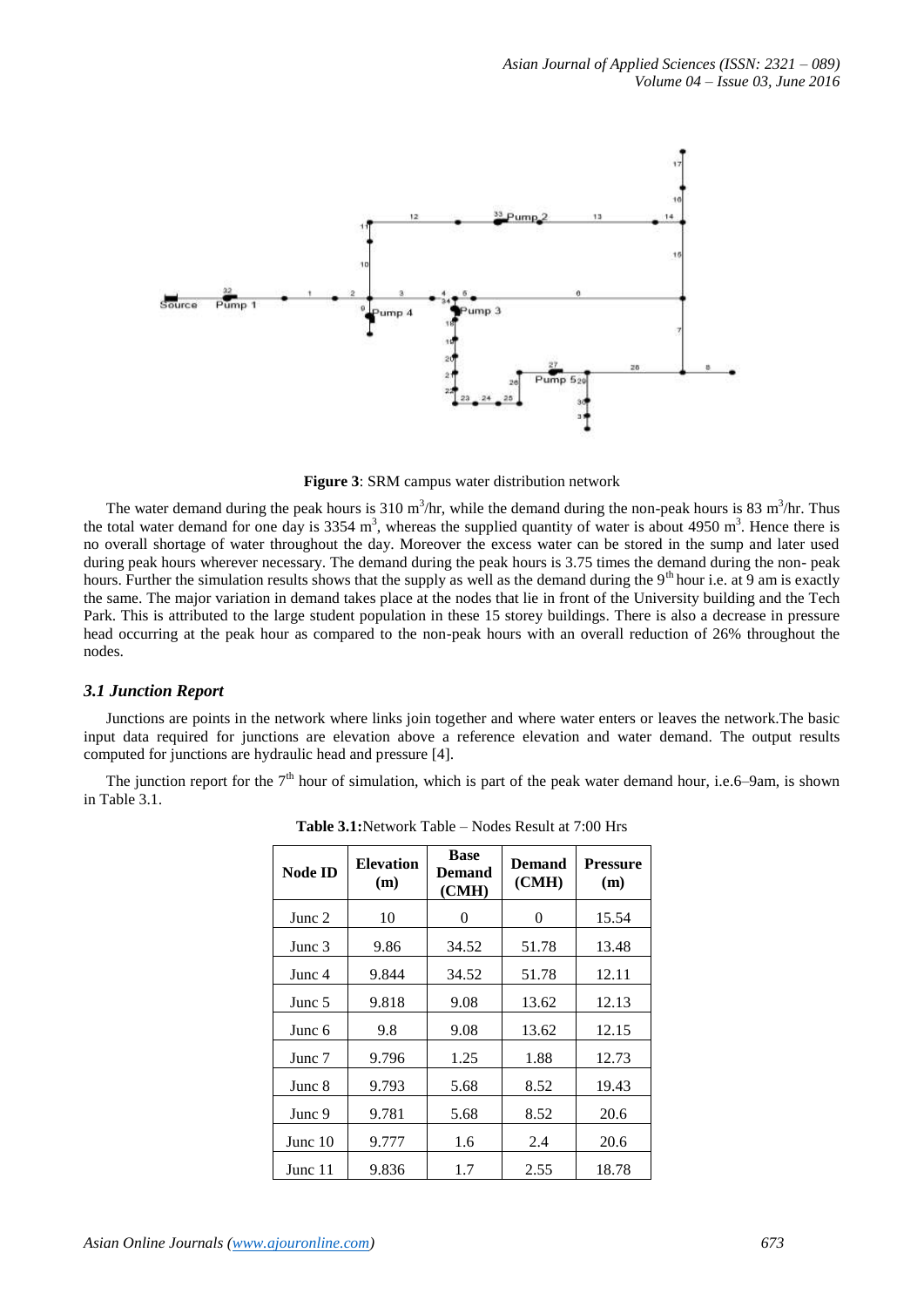| Junc 12 | 9.85  | 0.91         | 1.37      | 10.71            |
|---------|-------|--------------|-----------|------------------|
| Junc 13 | 9.857 | 0.91         | 1.37      | 10.21            |
| Junc 14 | 9.852 | 6.81         | 10.22     | 9.02             |
| Junc 15 | 9.809 | 25.21        | 37.81     | 21.7             |
| Junc 16 | 9.846 | 2.5          | 3.75      | 20.6             |
| Junc 17 | 9.822 | $2.5\,$      | 3.75      | 20.2             |
| Junc 18 | 9.798 | 4.09         | 6.13      | 20.22            |
| Junc 19 | 9.78  | 5.45         | 8.18      | 20.23            |
| Junc 20 | 9.812 | 5.45         | 8.18      | 20.16            |
| Junc 21 | 9.81  | 5.22         | 7.83      | 19.53            |
| Junc 22 | 9.812 | 8.29         | 12.44     | 18.94            |
| Junc 23 | 9.822 | 5.45         | 8.18      | 18.47            |
| Junc 24 | 9.84  | 3.07         | 4.61      | 18.02            |
| Junc 25 | 9.847 | 1.6          | 2.4       | 17.66            |
| Junc 26 | 9.814 | 2.84         | 4.26      | 17.34            |
| Junc 27 | 9.808 | 3.97         | 5.95      | 17.02            |
| Junc 28 | 9.801 | 3.07         | 4.61      | 16.65            |
| Junc 29 | 9.787 | 3.07         | 4.61      | 15.97            |
| Junc 30 | 9.832 | 3.07         | 4.61      | 21.72            |
| Junc 31 | 9.812 | 3.52         | 5.28      | 21.73            |
| Junc 32 | 9.805 | 3.07         | 4.61      | 21.74            |
| Junc 33 | 9.827 | 3.07         | 4.61      | 21.71            |
| Resvr 1 | 5     | $\sharp N/A$ | $-309.38$ | $\boldsymbol{0}$ |

The highest pressure achieved during simulation process is 21.74 m. 37.5% of the total nodes have pressure greater than 20 m and 87.5% of the total nodes have pressure greater than 12 m. This clearly shows that most of the nodes are having the minimum pressure head of more than 12 m except for 4 nodes falling near dead ends.

# *3.2 Pipe Report*

Pipes are links that convey water from one point in the network to another. EPANET assumes that all pipes are full at all times. The flow direction is from the end of higher hydraulic head (internal energy per weight of water) to lower head.The principal hydraulic input parameters for pipes are diameter, length and roughness coefficient. The output results computed for the pipes are flow rates, velocity and head loss[4].

The pipe report for the 19<sup>th</sup>hour of simulation which also comes under the peak demand hour, i.e.6–9 pm is shown in Table 3.2.

| Link ID | Length<br>(m) | Flow<br>(CMH) | <b>Velocity</b><br>(m/s) | Unit<br><b>Headloss</b><br>(m/km) |
|---------|---------------|---------------|--------------------------|-----------------------------------|
| Pipe 1  | 85            | 309.38        | 1.75                     | 25.91                             |
| Pipe 2  | 75            | 257.6         | 1.46                     | 18.46                             |
| Pipe 3  | 70            | 7.14          | 0.04                     | 0.02                              |
| Pipe 4  | 45            | $-6.48$       | 0.04                     | 0.02                              |

**Table 3.2:**Network Table – Links Result at 19:00 Hrs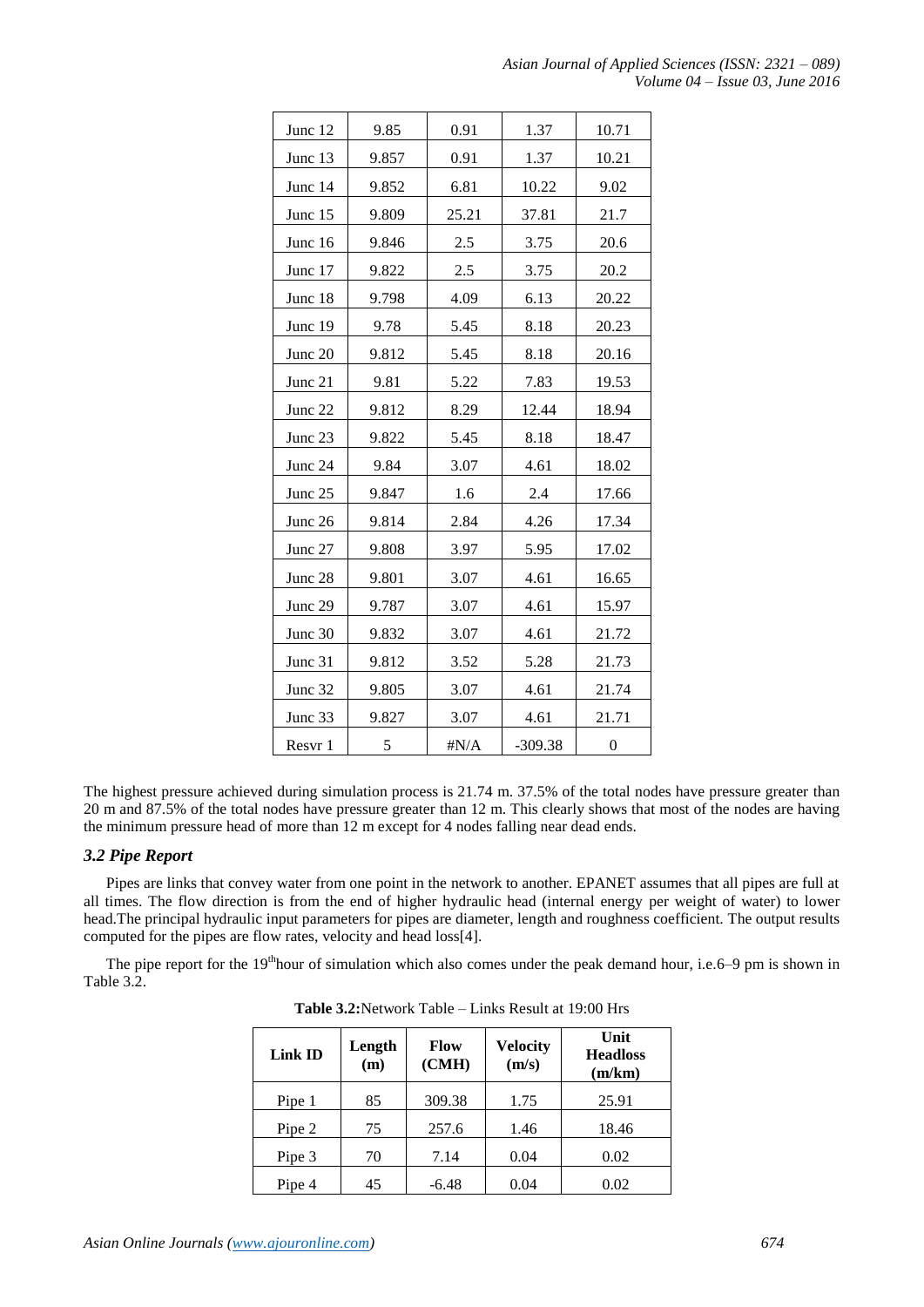| Pipe 5  | 30  | $-263.88$ | 1.49 | 19.3             |
|---------|-----|-----------|------|------------------|
| Pipe 6  | 342 | $-265.75$ | 1.5  | 19.55            |
| Pipe 7  | 170 | $-150.71$ | 0.85 | 6.84             |
| Pipe 8  | 126 | 2.4       | 0.01 | $\boldsymbol{0}$ |
| Pipe 10 | 125 | 196.13    | 1.11 | 11.14            |
| Pipe 11 | 45  | 194.76    | 1.1  | 11               |
| Pipe 12 | 110 | 193.4     | 1.09 | 10.85            |
| Pipe 13 | 165 | 145.37    | 0.82 | 6.4              |
| Pipe 14 | 70  | 141.62    | 0.8  | 6.1              |
| Pipe 15 | 170 | 123.56    | 0.7  | 4.73             |
| Pipe 16 | 70  | 14.31     | 0.08 | 0.09             |
| Pipe 17 | 84  | 8.18      | 0.05 | 0.03             |
| Pipe 18 | 40  | 235.6     | 1.33 | 15.65            |
| Pipe 19 | 40  | 227.77    | 1.29 | 14.7             |
| Pipe 20 | 35  | 215.33    | 1.22 | 13.24            |
| Pipe 21 | 35  | 207.16    | 1.17 | 12.33            |
| Pipe 22 | 30  | 202.55    | 1.15 | 11.83            |
| Pipe 23 | 30  | 200.15    | 1.13 | 11.57            |
| Pipe 24 | 30  | 195.89    | 1.11 | 11.12            |
| Pipe 25 | 35  | 189.94    | 1.07 | 10.5             |
| Pipe 26 | 70  | 185.33    | 1.05 | 10.03            |
| Pipe 28 | 150 | 161.63    | 0.91 | 7.79             |
| Pipe 29 | 65  | 14.49     | 0.08 | 0.09             |
| Pipe 30 | 35  | 9.21      | 0.05 | 0.04             |
| Pipe 31 | 45  | 4.61      | 0.03 | 0.01             |

The points showing negative demands are actually points where the supply enters into the water distribution networks. By convention, a negative (-) draw-off at a node signifies supply going into the network, while a positive (+) draw-off signifies supply going out of the network [7]. The distribution of velocity during the peak water demand hour shows that 16 links have a velocity greater than 1 m/s, while 8 links have a velocity less than 0.6 m/s. A few nodes have less than 0.05 m/s velocity, which may be due to the presence of dead ends.

### *3.3 Current Nodal Supply and Demand Situation*

The current supply in terms of base demand in cubic metres per hour (CMH) and the analysis of actual demands for each of the nodes in the distribution network is as shown in Figure 4. The graph clearly shows that the current supply at the nodal points fall short of the demands during the peak hours. The water demand during the peak hours is 1.5 times of the nodal supply, i.e. it falls short by 50%,while the supply during the non-peak hours is 2.5 times the demand. Thus this excess water could be stored in a sump, which can be further used to meet the water demand during the peak hours. To address this problem pumps should be installed in all the premises to supply water to the overhead tanks.The major variation in demand takes place at the nodes which lies in front of the University building and the Tech Park. This is due to the large population in these 15 storey buildings.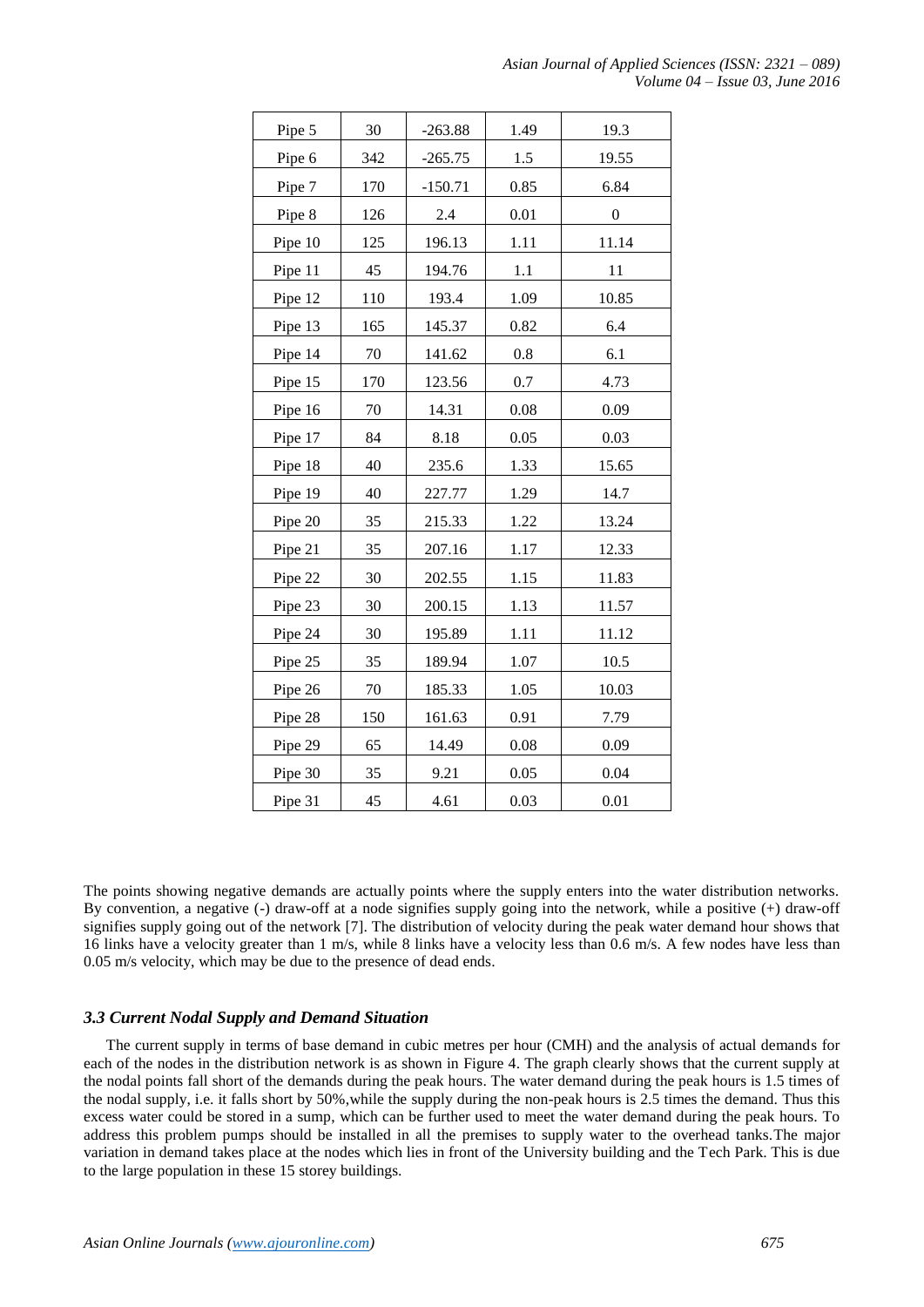

**Figure 4:**Nodal Supply vs Demand

## *3.4 Nodal Pressure Result under Current Demand*

The results obtained for the pressure head at the nodes are shown in Figures 5 and 6. In SRM campus, many buildings are multi storeyed buildings having heightsof 15-30 m. A minimum pressure head of 12 m is a must for the smooth and effective supply of water. Figure 6 shows that almost all the nodes have pressure greater than 12 m except for the nodes 12, 13 and 14. This is due to the presence of dead ends. Looping the network is the only effective method to overcome this constraint [8].



**Figure 5:**Pressure variation shown in EPANET

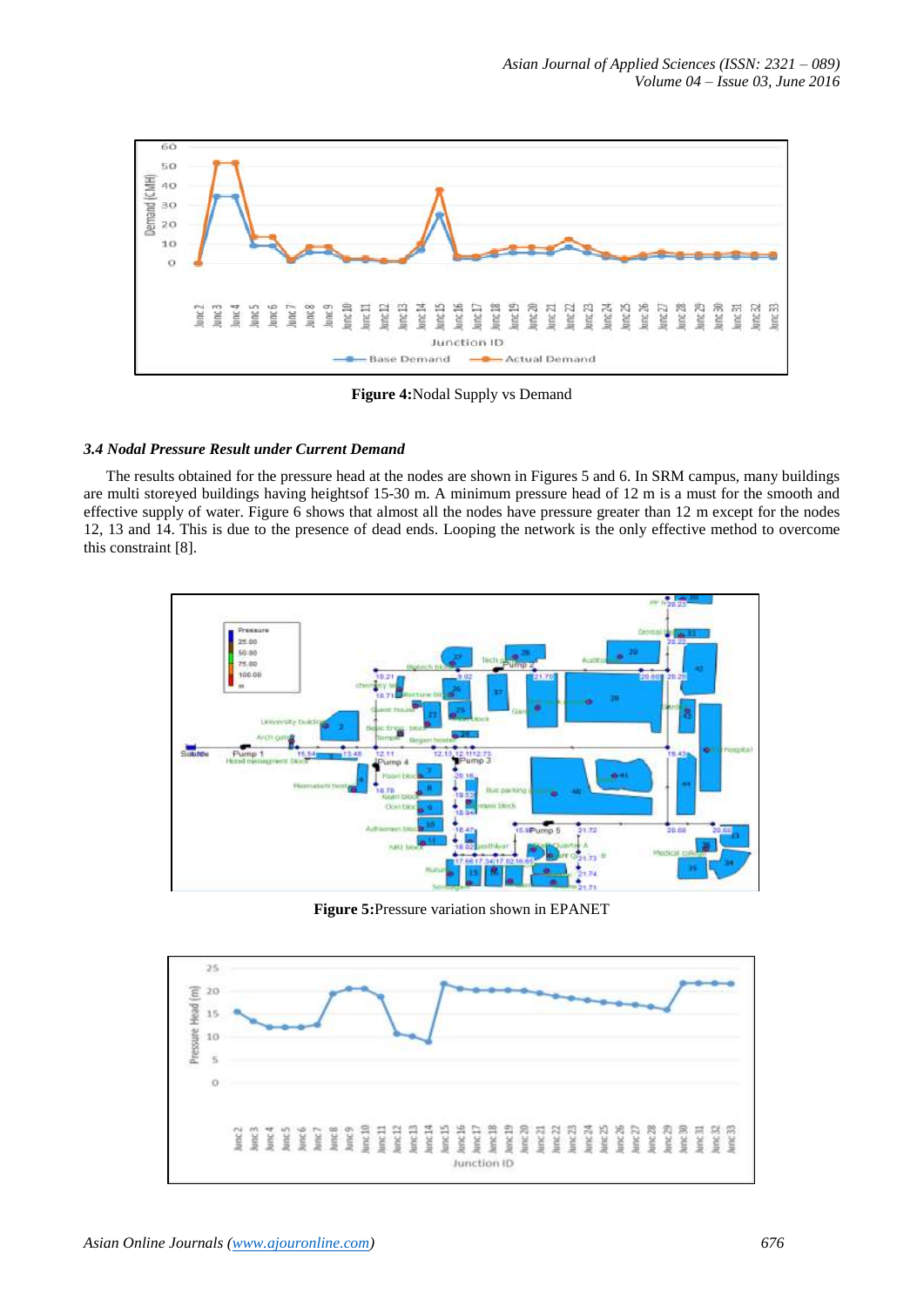#### **Figure 6:**Pressure Head for various junctions

# *3.5 Output Flow Rate under Current Demand*

The flow rates in the network are shown in Figures 7 and 8. The flows in the network are consistent with 23 out of 29 pipes having flow rate above 120 CMH. The pipes having lesser flow rate aresituated near the dead ends.



**Figure 7:**Flow through links shown in EPANET



**Figure 8:**Flow in various links

### *3.6 Output Velocity in the Network*

The velocities are shown in Figures 9 and 10. The velocities range from 0.03 m/s to 1.75 m/s. The minimum and maximum velocity in the network should be 0.6 m/s and 2.3m/s, respectively. The velocity of flow in thenetwork is sufficient except in pipes 3,4,8,16,17,29,30 and 31. The velocity is less in these pipes due to the dead ends.Looping the network is only the proper remedy to overcome this drop in velocity near the dead ends [8].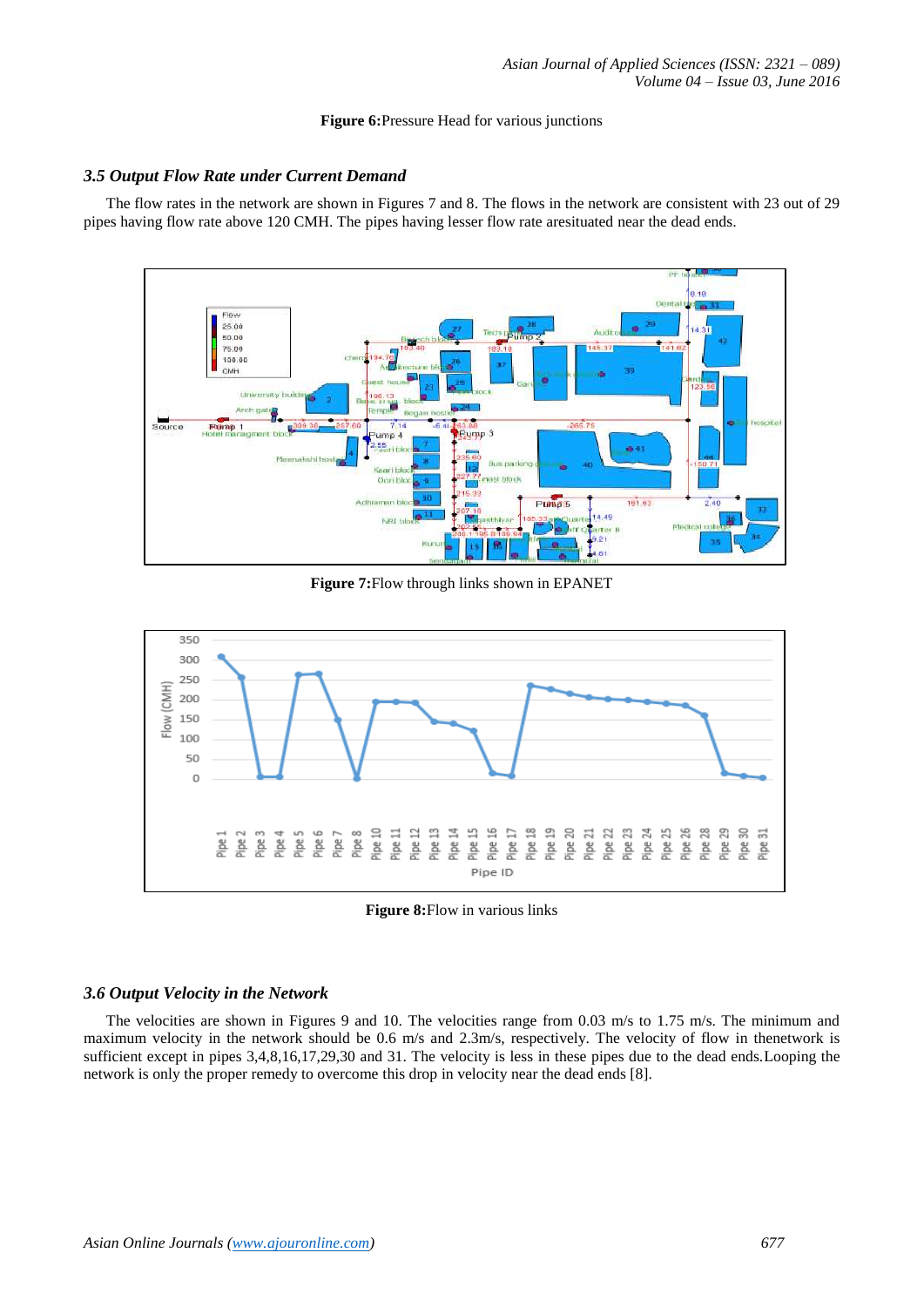

**Figure 9:** Velocity in pipes shown in EPANET



**Figure 10:**Velocity in various pipes

### **4. CONCLUSION**

The main focus of this study was to analyse the water distribution network in the SRM University campus and identify deficiencies (if any) in its analysis, implementation and usage. It was found that the resulting pressures at all the junctions are found to be greater than 12 m and the flows with their velocities at all pipes are in the range of 0.6–2.5 m/s, which is adequate enough to provide water to the entire study area. One of the major problems is the presence of dead ends within the distribution system. Although this constraint can be removed by looping the pipes in the network, the site conditions are not conducive for looping. All the hydraulic constraints of the distribution system have been overcome to a maximum extent. The minimum pressure head and water demand even during the peak hour is ensured for the supply of required quantity of water. The results verify that the pressures at all the junctions and the flows with their velocities in all the pipes are feasible to provide adequate water to the entire study area.During peak hour, 6–9am and 6– 9pm, the demand of water is more hence the maximum supply is given for 6 hours a day. The water demand during the peak hours is 310  $m<sup>3</sup>/hr$ , while the demand during the non-peak hours is 83  $m<sup>3</sup>/hr$ . Thus the overall water demand considering all the nodes for a day is 3354 m<sup>3</sup>, whereas the supplied quantity of water is about 4950 m<sup>3</sup>. Hence there is no overall shortage of water throughout the day.

#### **5. ACKNOWLEDGMENT**

The author wishes to acknowledge his indebtedness to the SRM University for the cooperation and permission to accomplish the desired study work. The author expresses his sincere thanks and gratitude to Dr. K. S. Satyanarayanan, Professor and Head, Department of Civil Engineering for his valuable suggestions and support in carrying out this work